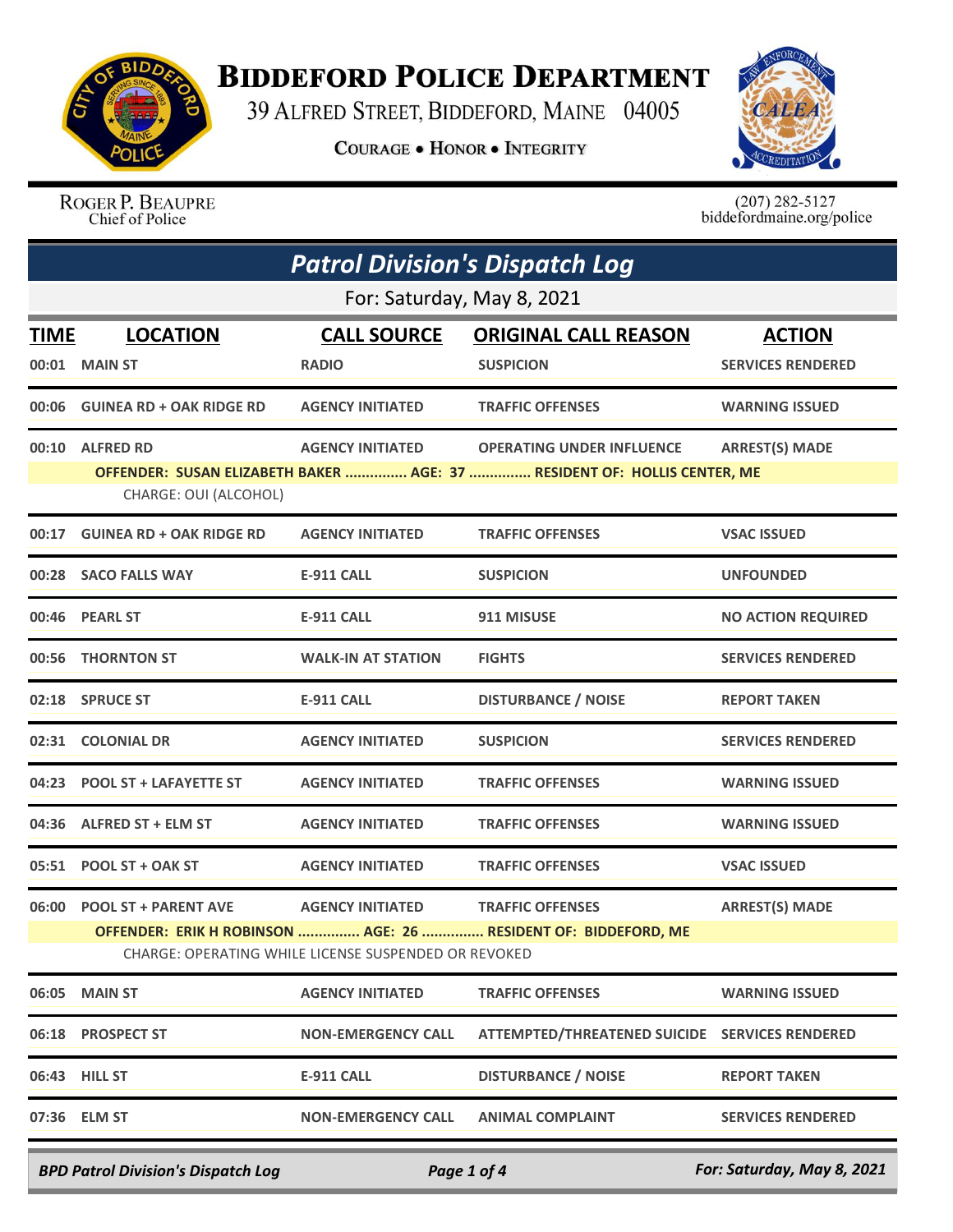| <b>TIME</b> | <b>LOCATION</b>           | <b>CALL SOURCE</b>        | <b>ORIGINAL CALL REASON</b> | <b>ACTION</b>               |
|-------------|---------------------------|---------------------------|-----------------------------|-----------------------------|
|             | 07:37 ELM ST              | <b>E-911 CALL</b>         | 911 MISUSE                  | <b>NEGATIVE CONTACT</b>     |
|             | 08:10 SULLIVAN ST         | <b>AGENCY INITIATED</b>   | <b>PAPERWORK</b>            | <b>PAPERWORK NOT SERVED</b> |
|             | 08:27 POOL ST             | <b>AGENCY INITIATED</b>   | <b>PAPERWORK</b>            | <b>PAPERWORK NOT SERVED</b> |
|             | 08:46 BRISTOL ST          | <b>AGENCY INITIATED</b>   | <b>TRAFFIC OFFENSES</b>     | <b>VSAC ISSUED</b>          |
|             | 09:07 ALFRED ST           | <b>AGENCY INITIATED</b>   | <b>PAPERWORK</b>            | <b>PAPERWORK SERVED</b>     |
|             | 09:20 MAY ST              | <b>AGENCY INITIATED</b>   | <b>TRAFFIC OFFENSES</b>     | <b>WARNING ISSUED</b>       |
|             | 09:20 HILL ST             | <b>AGENCY INITIATED</b>   | <b>SUSPICION</b>            | <b>SERVICES RENDERED</b>    |
|             | 09:43 POOL ST             | <b>E-911 CALL</b>         | <b>DISTURBANCE / NOISE</b>  | <b>SERVICES RENDERED</b>    |
|             | 09:47 ALFRED ST           | <b>AGENCY INITIATED</b>   | <b>TRAFFIC OFFENSES</b>     | <b>VSAC ISSUED</b>          |
|             | 10:02 ALFRED ST           | <b>AGENCY INITIATED</b>   | <b>TRAFFIC OFFENSES</b>     | <b>VSAC ISSUED</b>          |
|             | 10:04 FOX HOLLOW DR       | <b>E-911 CALL</b>         | <b>DISTURBANCE / NOISE</b>  | <b>SERVICES RENDERED</b>    |
|             | 10:16 ALFRED ST           | <b>AGENCY INITIATED</b>   | <b>ROAD HAZARD</b>          | <b>SERVICES RENDERED</b>    |
|             | 10:32 ELM ST              | <b>AGENCY INITIATED</b>   | <b>TRAFFIC OFFENSES</b>     | <b>WARNING ISSUED</b>       |
|             | 10:37 ELM ST              | <b>WALK-IN AT STATION</b> | <b>ARTICLES LOST/FOUND</b>  | <b>NO ACTION REQUIRED</b>   |
|             | 10:47 ELM ST              | <b>AGENCY INITIATED</b>   | <b>TRAFFIC OFFENSES</b>     | <b>WARNING ISSUED</b>       |
|             | 10:54 BERGERON LN         | <b>E-911 CALL</b>         | 911 MISUSE                  | <b>WARNING ISSUED</b>       |
|             | 10:58 TRAVERS ST + ELM ST | <b>AGENCY INITIATED</b>   | <b>TRAFFIC OFFENSES</b>     | <b>WARNING ISSUED</b>       |
|             | 11:07 ELM ST              | <b>AGENCY INITIATED</b>   | <b>TRAFFIC OFFENSES</b>     | <b>WARNING ISSUED</b>       |
|             | 11:39 ALFRED ST           | <b>AGENCY INITIATED</b>   | <b>TRAFFIC OFFENSES</b>     | <b>VSAC ISSUED</b>          |
|             | 12:00 ALFRED ST           | <b>AGENCY INITIATED</b>   | <b>TRAFFIC OFFENSES</b>     | <b>VSAC ISSUED</b>          |
|             | 12:08 ALFRED ST           | <b>NON-EMERGENCY CALL</b> | <b>DISTURBANCE / NOISE</b>  | <b>REPORT TAKEN</b>         |
|             | 12:18 SHEPHERDS WAY       | E-911 CALL                | <b>MISSING PERSON</b>       | <b>SERVICES RENDERED</b>    |
|             | 12:36 ELM ST              | E-911 CALL                | 911 MISUSE                  | <b>NO ACTION REQUIRED</b>   |
|             | 12:38 SOKOKIS RD          | E-911 CALL                | 911 MISUSE                  | <b>SERVICES RENDERED</b>    |
|             | 13:05 ELM ST              | <b>NON-EMERGENCY CALL</b> | <b>CIVIL COMPLAINT</b>      | <b>REPORT TAKEN</b>         |
|             | 13:51 ALFRED ST           | <b>AGENCY INITIATED</b>   | <b>SUSPICION</b>            | <b>SERVICES RENDERED</b>    |
|             |                           |                           |                             |                             |

*BPD Patrol Division's Dispatch Log Page 2 of 4 For: Saturday, May 8, 2021*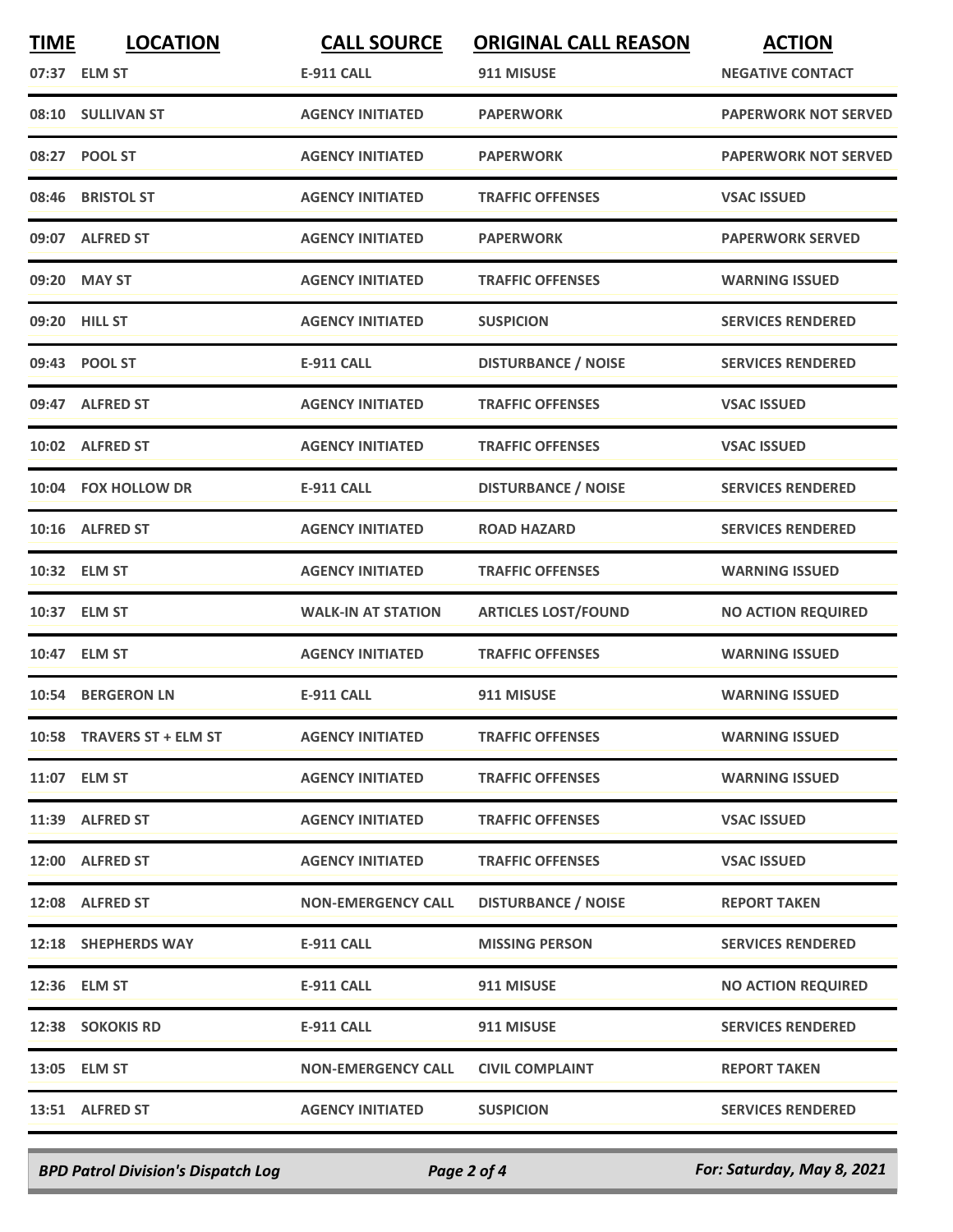| <b>TIME</b> | <b>LOCATION</b>                 | <b>CALL SOURCE</b>        | <b>ORIGINAL CALL REASON</b>                              | <b>ACTION</b>                |
|-------------|---------------------------------|---------------------------|----------------------------------------------------------|------------------------------|
|             | 13:59 ELM ST                    | <b>AGENCY INITIATED</b>   | <b>TRAFFIC OFFENSES</b>                                  | <b>WARNING ISSUED</b>        |
|             | 14:18 ELM ST                    | <b>AGENCY INITIATED</b>   | <b>TRAFFIC OFFENSES</b>                                  | <b>VSAC ISSUED</b>           |
|             | 14:37 SOUTH ST                  | <b>NON-EMERGENCY CALL</b> | <b>DRUNKENNESS</b>                                       | <b>TRANSPORT TO HOSPITAL</b> |
|             | 14:57 BOULDER WAY               | <b>NON-EMERGENCY CALL</b> | <b>ANIMAL COMPLAINT</b>                                  | <b>UNFOUNDED</b>             |
|             | 15:16 WESTMORE AVE + SOUTH ST   | <b>AGENCY INITIATED</b>   | <b>TRAFFIC OFFENSES</b>                                  | <b>VSAC ISSUED</b>           |
|             | 15:24 POOL ST                   | <b>NON-EMERGENCY CALL</b> | <b>CIVIL COMPLAINT</b>                                   | <b>REPORT TAKEN</b>          |
|             | 15:25 SOUTH ST + MT PLEASANT ST | <b>AGENCY INITIATED</b>   | <b>TRAFFIC OFFENSES</b>                                  | <b>WARNING ISSUED</b>        |
|             | 15:44 WATER ST + HIGH ST        | <b>E-911 CALL</b>         | 911 MISUSE                                               | <b>DISPATCH HANDLED</b>      |
| 15:55       | <b>POOL ST + BLANDINGS WAY</b>  | <b>AGENCY INITIATED</b>   | <b>TRAFFIC OFFENSES</b>                                  | <b>WARNING ISSUED</b>        |
|             | 17:06 JORDAN DR                 | <b>E-911 CALL</b>         | 911 MISUSE                                               | <b>SERVICES RENDERED</b>     |
|             | 17:30 ELM ST + MORIN ST         | <b>NON-EMERGENCY CALL</b> | <b>CODES ENFORCEMENT</b>                                 | <b>REFERRED OTHER AGENCY</b> |
| 17:33       | <b>MAIN ST</b>                  | <b>E-911 CALL</b>         | <b>ASSAULT</b>                                           | <b>REPORT TAKEN</b>          |
| 18:06       | <b>MARINER WAY</b>              | <b>E-911 CALL</b>         | 911 MISUSE                                               | <b>DISPATCH HANDLED</b>      |
|             | 18:14 FOREST ST                 | <b>AGENCY INITIATED</b>   | <b>TRAFFIC OFFENSES</b>                                  | <b>WARNING ISSUED</b>        |
|             | 18:23 ALFRED ST                 | <b>WALK-IN AT STATION</b> | <b>PROTECTION FROM ABUSE SERVIC</b>                      | <b>SERVICES RENDERED</b>     |
|             | 18:26 ALFRED ST                 | <b>WALK-IN AT STATION</b> | <b>PROTECTION FROM ABUSE SERVIC</b>                      | <b>PAPERWORK SERVED</b>      |
|             | 18:39 CUTTS ST                  | <b>NON-EMERGENCY CALL</b> | <b>CIVIL COMPLAINT</b>                                   | <b>REPORT TAKEN</b>          |
|             | 19:22 CUTTS ST                  | <b>NON-EMERGENCY CALL</b> | <b>DOMESTIC COMPLAINTS</b>                               | <b>REPORT TAKEN</b>          |
|             | 19:34 SACO FALLS WAY            | <b>NON-EMERGENCY CALL</b> | 911 MISUSE                                               | <b>DISPATCH HANDLED</b>      |
|             | 19:50 ELM ST                    | <b>NON-EMERGENCY CALL</b> | <b>CHECK WELFARE</b>                                     | <b>SERVICES RENDERED</b>     |
|             | 20:04 CUTTS ST                  | <b>NON-EMERGENCY CALL</b> | <b>DISTURBANCE / NOISE</b>                               | <b>SERVICES RENDERED</b>     |
|             | 20:19 MARINER WAY               | <b>NON-EMERGENCY CALL</b> | <b>SUSPICION</b>                                         | <b>SERVICES RENDERED</b>     |
|             | 20:33 SIMARD AVE                | <b>NON-EMERGENCY CALL</b> | <b>CHECK WELFARE</b>                                     | <b>SERVICES RENDERED</b>     |
|             | 20:36 CUTTS ST                  | <b>NON-EMERGENCY CALL</b> | <b>HARASSMENT</b>                                        | <b>REPORT TAKEN</b>          |
|             | 20:45 WEST ST                   | <b>AGENCY INITIATED</b>   | <b>TRAFFIC OFFENSES</b>                                  | <b>WARNING ISSUED</b>        |
|             | 20:56 GEORGE ST                 | <b>AGENCY INITIATED</b>   | <b>PROTECTION FROM ABUSE SERVIC PAPERWORK NOT SERVED</b> |                              |

*BPD Patrol Division's Dispatch Log Page 3 of 4 For: Saturday, May 8, 2021*